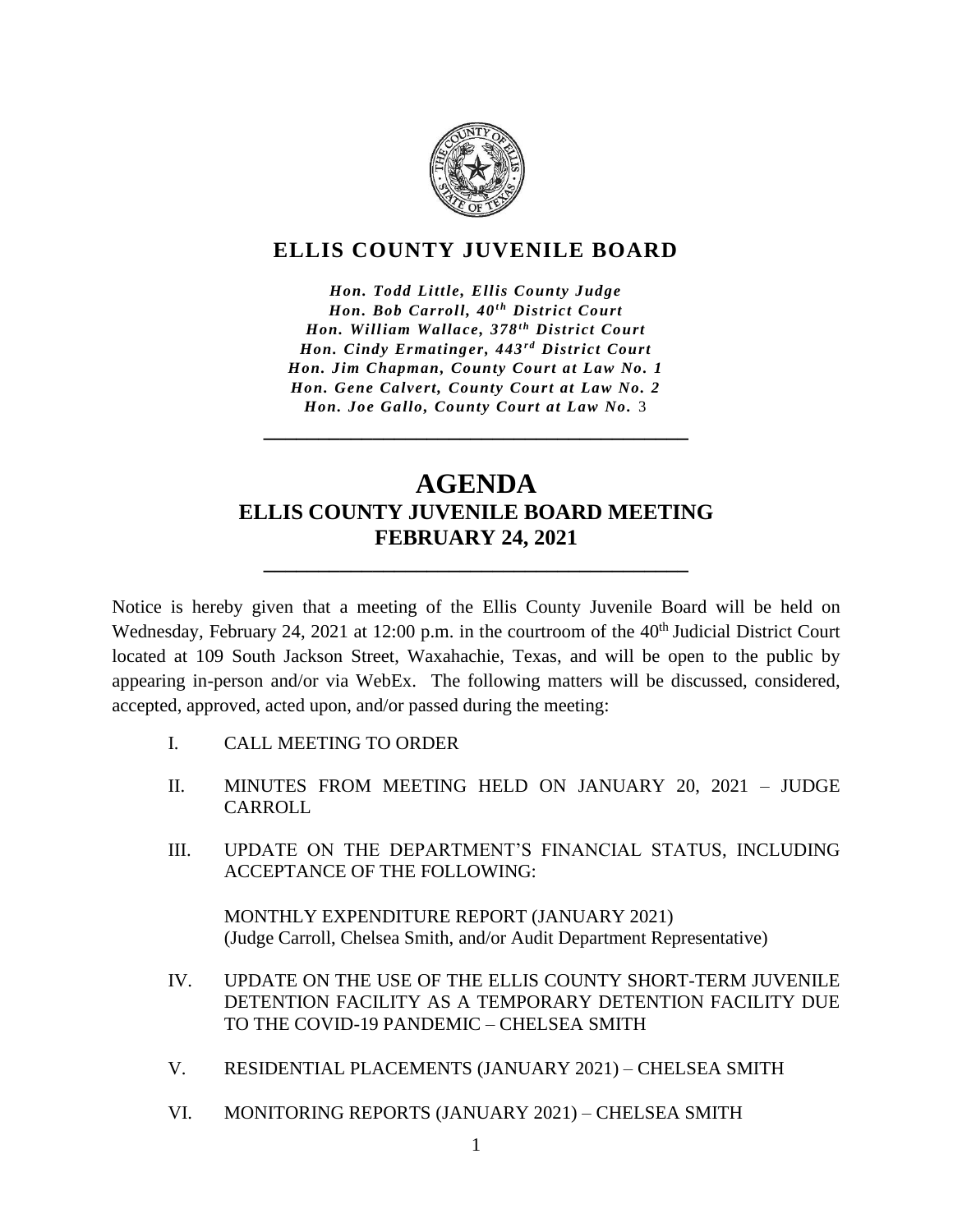- VII. CONTRACTS PERTAINING TO ELLIS COUNTY JUVENILE SERVICES RAY RIKE AND CHELSEA SMITH – *None for this Meeting*
- VIII. UPDATE ON JUVENILE JUSTICE ALTERNATIVE EDUCATION PROGRAM (JJAEP) – JUDGE CARROLL, CHELSEA SMITH, AND/OR JUDGE LITTLE
	- A. General Discussion
	- B. WISD Update
	- C. ROISD Update
- IX. UPDATE REGARDING THE TJJD PROBATION AUDIT CHELSEA SMITH
- X. CONFIRMATION OF FUTURE JUVENILE BOARD MEETING DATES AND TIMES – JUDGE CARROLL

## **RECESS TO CONVENE TO EXECUTIVE SESSION**

### ➢ **EXECUTIVE SESSION**

THE ELLIS COUNTY JUVENILE BOARD RESERVES THE RIGHT TO ADJOURN INTO EXECUTIVE SESSION AT ANY TIME DURING THE COURSE OF THIS MEETING TO DISCUSS ANY OF THE MATTERS LISTED IN THIS AGENDA, IN THE ORDER DEEMED APPROPRIATE AND TO THE EXTENT THOSE ITEMS FALL WITHIN THE FOLLOWING DEFINITIONS:

**(A**) **to discuss advice about pending or contemplated litigation, a settlement offer, or on a matter in which the duty of the attorney to the Board under the Texas Disciplinary Rules of Professional Conduct of the State Bar of Texas conflict with the Texas Open Meeting Act, pursuant to Section 551.071, Texas Government Code;**

**(B) to deliberate the purchase, exchange, lease, or value of real property, pursuant to Section 551.072, Texas Government Code;**

**(C) to deliberate the appointment, employment, evaluation, duties, reassignment, discipline, or dismissal of a public officer or employee, or to hear complaint or charge against an officer or employee pursuant to Section 551.074, Texas Government Code;**

**(D) to deliberate the deployment, or specific occasions for implementation, of security personnel or devices, or a security audit, pursuant to Section 551.076, Texas Government Code; and**

**(E) to deliberate the business and financial issues related to a contract being negotiated, pursuant to Section [551.0725,](tel:551.0725) Texas Government Code.**

➢ **ADJOURNMENT OF EXECUTIVE SESSION**